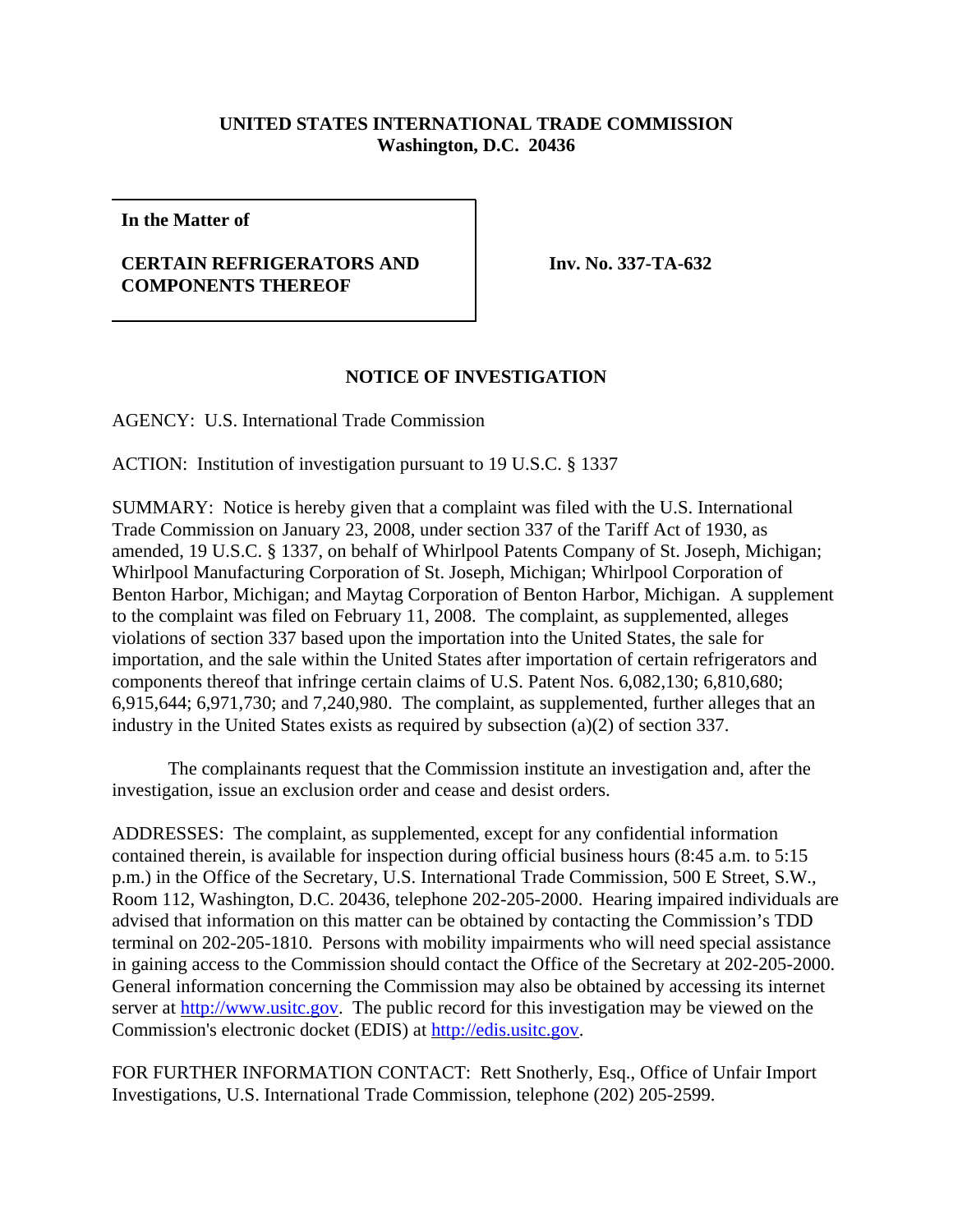AUTHORITY: The authority for institution of this investigation is contained in section 337 of the Tariff Act of 1930, as amended, and in section 210.10 of the Commission's Rules of Practice and Procedure, 19 C.F.R. § 210.10 (2007).

SCOPE OF INVESTIGATION: Having considered the complaint, as supplemented, the U.S. International Trade Commission, on February 20, 2008, ORDERED THAT –

(1) Pursuant to subsection (b) of section 337 of the Tariff Act of 1930, as amended, an investigation be instituted to determine whether there is a violation of subsection  $(a)(1)(B)$  of section 337 in the importation into the United States, the sale for importation, or the sale within the United States after importation of certain refrigerators and components thereof that infringe one or more of claims 1, 2, 4, 6, 8, and 9 of U.S. Patent No. 6,082,130; claims 1-14 of U.S. Patent No. 6,810,680; claims 1-13 of U.S. Patent No. 6,915,644; claims 2, 3, 7-12, 22-24, and 29 of U.S. Patent No. 6,971,730; and claims 1 and 3-20 of U.S. Patent 7,240,980, and whether an industry in the United States exists as required by subsection (a)(2) of section 337;

(2) For the purpose of the investigation so instituted, the following are hereby named as parties upon which this notice of investigation shall be served:

(a) The complainants are –

Whirlpool Patents Company 500 Renaissance Drive Suite 102 St. Joseph, Michigan 49085

Whirlpool Manufacturing Corporation 500 Renaissance Drive Suite 102 St. Joseph, Michigan 49085

Whirlpool Corporation 2000 North M-63 Benton Harbor, Michigan 49022

Maytag Corporation 2000 North M-63 Benton Harbor, Michigan 49022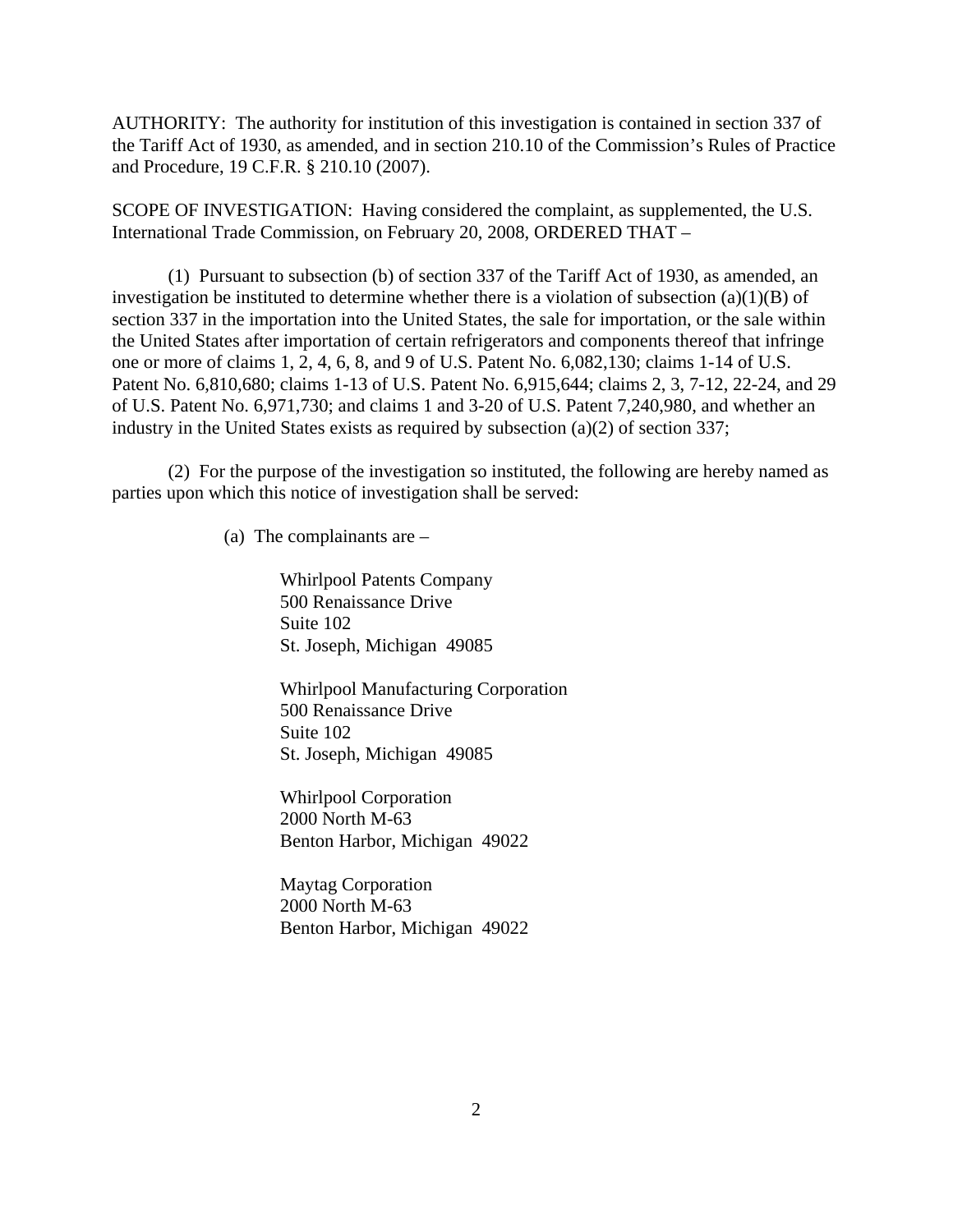(b) The respondents are the following entities alleged to be in violation of section 337, and are the parties upon which the complaint is to be served:

> LG Electronics, Inc. LG Twin Towers 20 Yeouido-dong Yeoungdeungpo-gu, Seoul, 150-721 South Korea

LG Electronics, USA, Inc. 1000 Sylvan Ave. Englewood Cliffs, New Jersey 07632

LG Electronics Monterrey Mexico, S.A., DE, CV Av. Industrias 180 Fracc Industrial Pimsa Ote. 66603 Apodaca Nuevo Leon, Mexico

(c) The Commission investigative attorney, party to this investigation, is Rett Snotherly, Esq., Office of Unfair Import Investigations, U.S. International Trade Commission, 500 E Street, S.W., Room 401Q, Washington, D.C. 20436; and

(3) For the investigation so instituted, the Honorable Theodore R. Essex is designated as the presiding administrative law judge.

Responses to the complaint and the notice of investigation must be submitted by the named respondents in accordance with section 210.13 of the Commission's Rules of Practice and Procedure, 19 C.F.R. § 210.13. Pursuant to 19 C.F.R. §§ 201.16(d) and 210.13(a), such responses will be considered by the Commission if received not later than 20 days after the date of service by the Commission of the complaint and the notice of investigation. Extensions of time for submitting responses to the complaint and the notice of investigation will not be granted unless good cause therefor is shown.